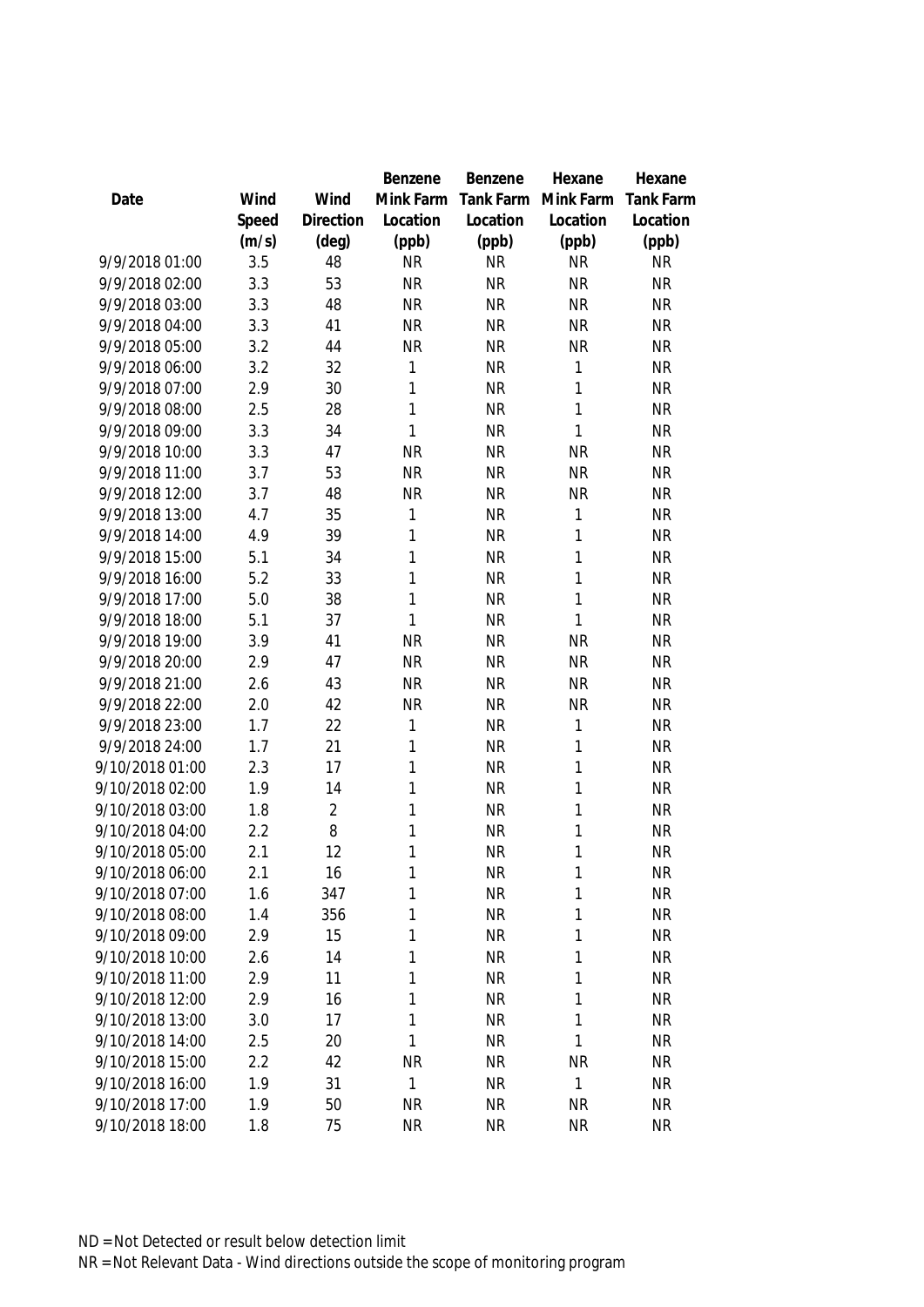|                 |       |           | Benzene   | Benzene   | Hexane    | Hexane           |
|-----------------|-------|-----------|-----------|-----------|-----------|------------------|
| Date            | Wind  | Wind      | Mink Farm | Tank Farm | Mink Farm | <b>Tank Farm</b> |
|                 | Speed | Direction | Location  | Location  | Location  | Location         |
|                 | (m/s) | (deg)     | (ppb)     | (ppb)     | (ppb)     | (ppb)            |
| 9/10/2018 19:00 | 2.3   | 97        | <b>NR</b> | <b>NR</b> | <b>NR</b> | <b>NR</b>        |
| 9/10/2018 20:00 | 2.1   | 99        | <b>NR</b> | <b>NR</b> | <b>NR</b> | <b>NR</b>        |
| 9/10/2018 21:00 | 1.9   | 103       | <b>NR</b> | <b>NR</b> | <b>NR</b> | <b>NR</b>        |
| 9/10/2018 22:00 | 2.0   | 110       | <b>NR</b> | <b>NR</b> | <b>NR</b> | <b>NR</b>        |
| 9/10/2018 23:00 | 1.8   | 111       | <b>NR</b> | <b>NR</b> | <b>NR</b> | <b>NR</b>        |
| 9/10/2018 24:00 | 1.2   | 122       | <b>NR</b> | <b>NR</b> | <b>NR</b> | <b>NR</b>        |
| 9/11/2018 01:00 | 1.2   | 131       | <b>NR</b> | <b>NR</b> | <b>NR</b> | <b>NR</b>        |
| 9/11/2018 02:00 | 0.9   | 206       | <b>NR</b> | 1         | <b>NR</b> | 1                |
| 9/11/2018 03:00 | 1.1   | 201       | <b>NR</b> | 1         | <b>NR</b> | 1                |
| 9/11/2018 04:00 | 1.5   | 174       | <b>NR</b> | 1         | <b>NR</b> | 1                |
| 9/11/2018 05:00 | 1.7   | 171       | <b>NR</b> | 1         | <b>NR</b> | 1                |
| 9/11/2018 06:00 | 1.3   | 173       | <b>NR</b> | 1         | <b>NR</b> | 1                |
| 9/11/2018 07:00 | 0.4   | 161       | <b>NR</b> | <b>NR</b> | <b>NR</b> | <b>NR</b>        |
| 9/11/2018 08:00 | 1.2   | 159       | <b>NR</b> | <b>NR</b> | <b>NR</b> | <b>NR</b>        |
| 9/11/2018 09:00 | 1.8   | 164       | <b>NR</b> | <b>NR</b> | <b>NR</b> | <b>NR</b>        |
| 9/11/2018 10:00 | 1.2   | 187       | <b>NR</b> | 1         | <b>NR</b> | 1                |
| 9/11/2018 11:00 | 1.6   | 174       | <b>NR</b> | 1         | <b>NR</b> | 1                |
| 9/11/2018 12:00 | 2.3   | 174       | <b>NR</b> | 1         | <b>NR</b> | 1                |
| 9/11/2018 13:00 | 2.2   | 175       | <b>NR</b> | <b>NR</b> | <b>NR</b> | <b>NR</b>        |
| 9/11/2018 14:00 | 2.3   | 144       | <b>NR</b> | <b>NR</b> | <b>NR</b> | <b>NR</b>        |
| 9/11/2018 15:00 | 2.5   | 176       | <b>NR</b> | 1         | <b>NR</b> | 1                |
| 9/11/2018 16:00 | 2.5   | 175       | <b>NR</b> | <b>NR</b> | <b>NR</b> | <b>NR</b>        |
| 9/11/2018 17:00 | 2.5   | 163       | <b>NR</b> | <b>NR</b> | <b>NR</b> | <b>NR</b>        |
| 9/11/2018 18:00 | 2.6   | 141       | <b>NR</b> | <b>NR</b> | <b>NR</b> | <b>NR</b>        |
| 9/11/2018 19:00 | 2.4   | 128       | <b>NR</b> | <b>NR</b> | <b>NR</b> | <b>NR</b>        |
| 9/11/2018 20:00 | 2.9   | 122       | <b>NR</b> | <b>NR</b> | <b>NR</b> | <b>NR</b>        |
| 9/11/2018 21:00 | 2.8   | 108       | <b>NR</b> | <b>NR</b> | <b>NR</b> | <b>NR</b>        |
| 9/11/2018 22:00 | 2.9   | 118       | <b>NR</b> | <b>NR</b> | <b>NR</b> | <b>NR</b>        |
| 9/11/2018 23:00 | 2.3   | 130       | <b>NR</b> | <b>NR</b> | <b>NR</b> | <b>NR</b>        |
| 9/11/2018 24:00 | 3.4   | 150       | <b>NR</b> | <b>NR</b> | <b>NR</b> | <b>NR</b>        |
| 9/12/2018 01:00 | 4.0   | 162       | <b>NR</b> | <b>NR</b> | <b>NR</b> | <b>NR</b>        |
| 9/12/2018 02:00 | 3.9   | 170       | <b>NR</b> | 1         | <b>NR</b> | 1                |
| 9/12/2018 03:00 | 3.6   | 170       | <b>NR</b> | 1         | <b>NR</b> | 1                |
| 9/12/2018 04:00 | 3.2   | 158       | <b>NR</b> | <b>NR</b> | <b>NR</b> | <b>NR</b>        |
| 9/12/2018 05:00 | 3.5   | 160       | <b>NR</b> | <b>NR</b> | <b>NR</b> | <b>NR</b>        |
| 9/12/2018 06:00 | 2.1   | 159       | <b>NR</b> | <b>NR</b> | <b>NR</b> | <b>NR</b>        |
| 9/12/2018 07:00 | 2.6   | 156       | <b>NR</b> | <b>NR</b> | <b>NR</b> | <b>NR</b>        |
| 9/12/2018 08:00 | 2.1   | 151       | <b>NR</b> | <b>NR</b> | <b>NR</b> | <b>NR</b>        |
| 9/12/2018 09:00 | 2.2   | 163       | <b>NR</b> | <b>NR</b> | <b>NR</b> | <b>NR</b>        |
| 9/12/2018 10:00 | 1.6   | 177       | <b>NR</b> | 1         | <b>NR</b> | 1                |
| 9/12/2018 11:00 | 2.0   | 192       | <b>NR</b> | 1         | <b>NR</b> | 1                |
| 9/12/2018 12:00 | 1.9   | 164       | <b>NR</b> | <b>NR</b> | <b>NR</b> | <b>NR</b>        |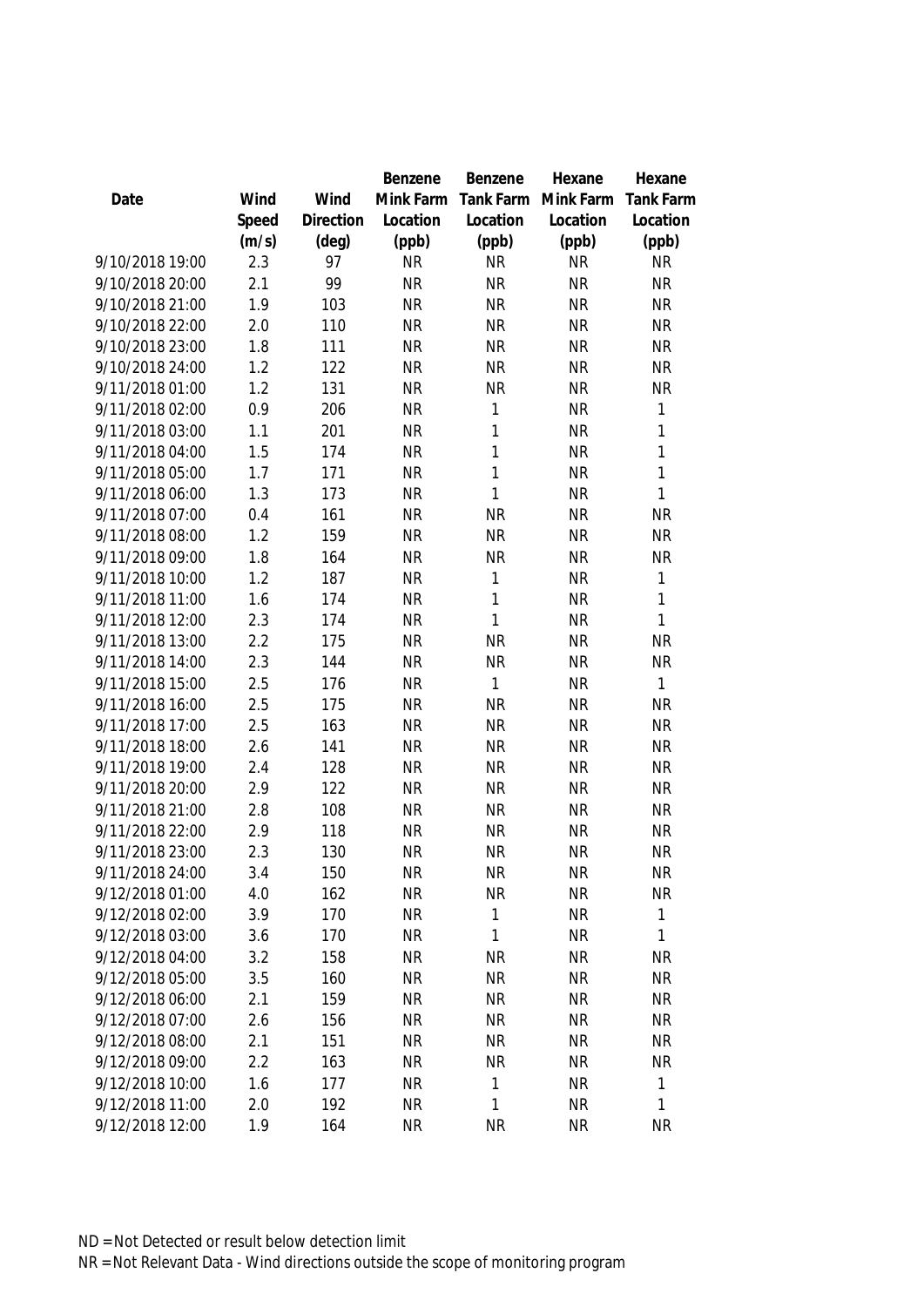|                 |       |                | Benzene   | Benzene   | Hexane    | Hexane           |
|-----------------|-------|----------------|-----------|-----------|-----------|------------------|
| Date            | Wind  | Wind           | Mink Farm | Tank Farm | Mink Farm | <b>Tank Farm</b> |
|                 | Speed | Direction      | Location  | Location  | Location  | Location         |
|                 | (m/s) | $(\text{deg})$ | (ppb)     | (ppb)     | (ppb)     | (ppb)            |
| 9/12/2018 13:00 | 1.8   | 159            | <b>NR</b> | <b>NR</b> | <b>NR</b> | <b>NR</b>        |
| 9/12/2018 14:00 | 2.3   | 108            | <b>NR</b> | <b>NR</b> | <b>NR</b> | <b>NR</b>        |
| 9/12/2018 15:00 | 2.1   | 103            | <b>NR</b> | <b>NR</b> | <b>NR</b> | <b>NR</b>        |
| 9/12/2018 16:00 | 2.0   | 114            | <b>NR</b> | <b>NR</b> | <b>NR</b> | <b>NR</b>        |
| 9/12/2018 17:00 | 2.0   | 110            | <b>NR</b> | <b>NR</b> | <b>NR</b> | <b>NR</b>        |
| 9/12/2018 18:00 | 1.9   | 85             | <b>NR</b> | <b>NR</b> | <b>NR</b> | <b>NR</b>        |
| 9/12/2018 19:00 | 2.1   | 94             | <b>NR</b> | <b>NR</b> | <b>NR</b> | <b>NR</b>        |
| 9/12/2018 20:00 | 2.0   | 102            | <b>NR</b> | <b>NR</b> | <b>NR</b> | <b>NR</b>        |
| 9/12/2018 21:00 | 2.3   | 93             | <b>NR</b> | <b>NR</b> | <b>NR</b> | <b>NR</b>        |
| 9/12/2018 22:00 | 3.0   | 106            | <b>NR</b> | <b>NR</b> | <b>NR</b> | <b>NR</b>        |
| 9/12/2018 23:00 | 3.8   | 121            | <b>NR</b> | <b>NR</b> | <b>NR</b> | <b>NR</b>        |
| 9/12/2018 24:00 | 3.1   | 124            | <b>NR</b> | <b>NR</b> | <b>NR</b> | <b>NR</b>        |
| 9/13/2018 01:00 | 2.1   | 108            | <b>NR</b> | <b>NR</b> | <b>NR</b> | <b>NR</b>        |
| 9/13/2018 02:00 | 1.2   | 114            | <b>NR</b> | <b>NR</b> | <b>NR</b> | <b>NR</b>        |
| 9/13/2018 03:00 | 2.1   | 136            | <b>NR</b> | <b>NR</b> | <b>NR</b> | <b>NR</b>        |
| 9/13/2018 04:00 | 1.9   | 135            | <b>NR</b> | <b>NR</b> | <b>NR</b> | <b>NR</b>        |
| 9/13/2018 05:00 | 2.2   | 134            | <b>NR</b> | <b>NR</b> | <b>NR</b> | <b>NR</b>        |
| 9/13/2018 06:00 | 2.1   | 131            | <b>NR</b> | <b>NR</b> | <b>NR</b> | <b>NR</b>        |
| 9/13/2018 07:00 | 1.7   | 132            | <b>NR</b> | <b>NR</b> | <b>NR</b> | <b>NR</b>        |
| 9/13/2018 08:00 | 1.3   | 133            | <b>NR</b> | <b>NR</b> | <b>NR</b> | <b>NR</b>        |
| 9/13/2018 09:00 | 1.9   | 127            | <b>NR</b> | <b>NR</b> | <b>NR</b> | <b>NR</b>        |
| 9/13/2018 10:00 | 2.3   | 121            | <b>NR</b> | <b>NR</b> | <b>NR</b> | <b>NR</b>        |
| 9/13/2018 11:00 | 1.8   | 108            | <b>NR</b> | <b>NR</b> | <b>NR</b> | <b>NR</b>        |
| 9/13/2018 12:00 | 2.1   | 142            | <b>NR</b> | <b>NR</b> | <b>NR</b> | <b>NR</b>        |
| 9/13/2018 13:00 | 2.4   | 169            | <b>NR</b> | <b>NR</b> | <b>NR</b> | <b>NR</b>        |
| 9/13/2018 14:00 | 2.2   | 160            | <b>NR</b> | <b>NR</b> | <b>NR</b> | <b>NR</b>        |
| 9/13/2018 15:00 | 2.3   | 139            | <b>NR</b> | <b>NR</b> | <b>NR</b> | <b>NR</b>        |
| 9/13/2018 16:00 | 2.1   | 155            | <b>NR</b> | <b>NR</b> | <b>NR</b> | <b>NR</b>        |
| 9/13/2018 17:00 | 2.0   | 147            | <b>NR</b> | <b>NR</b> | <b>NR</b> | <b>NR</b>        |
| 9/13/2018 18:00 | 1.6   | 122            | <b>NR</b> | NR        | <b>NR</b> | NR               |
| 9/13/2018 19:00 | 2.1   | 88             | <b>NR</b> | <b>NR</b> | <b>NR</b> | <b>NR</b>        |
| 9/13/2018 20:00 | 1.7   | 79             | <b>NR</b> | <b>NR</b> | <b>NR</b> | <b>NR</b>        |
| 9/13/2018 21:00 | 2.2   | 85             | <b>NR</b> | <b>NR</b> | <b>NR</b> | <b>NR</b>        |
| 9/13/2018 22:00 | 3.2   | 104            | NR        | NR        | <b>NR</b> | <b>NR</b>        |
| 9/13/2018 23:00 | 2.7   | 105            | <b>NR</b> | <b>NR</b> | <b>NR</b> | <b>NR</b>        |
| 9/13/2018 24:00 | 2.4   | 103            | <b>NR</b> | <b>NR</b> | <b>NR</b> | <b>NR</b>        |
| 9/14/2018 01:00 | 1.4   | 77             | <b>NR</b> | <b>NR</b> | <b>NR</b> | <b>NR</b>        |
| 9/14/2018 02:00 | 1.6   | 88             | <b>NR</b> | NR        | <b>NR</b> | <b>NR</b>        |
| 9/14/2018 03:00 | 1.4   | 83             | <b>NR</b> | <b>NR</b> | <b>NR</b> | <b>NR</b>        |
| 9/14/2018 04:00 | 1.6   | 71             | <b>NR</b> | <b>NR</b> | <b>NR</b> | <b>NR</b>        |
| 9/14/2018 05:00 | 1.2   | 89             | <b>NR</b> | <b>NR</b> | <b>NR</b> | <b>NR</b>        |
| 9/14/2018 06:00 | 1.6   | 118            | <b>NR</b> | <b>NR</b> | <b>NR</b> | <b>NR</b>        |